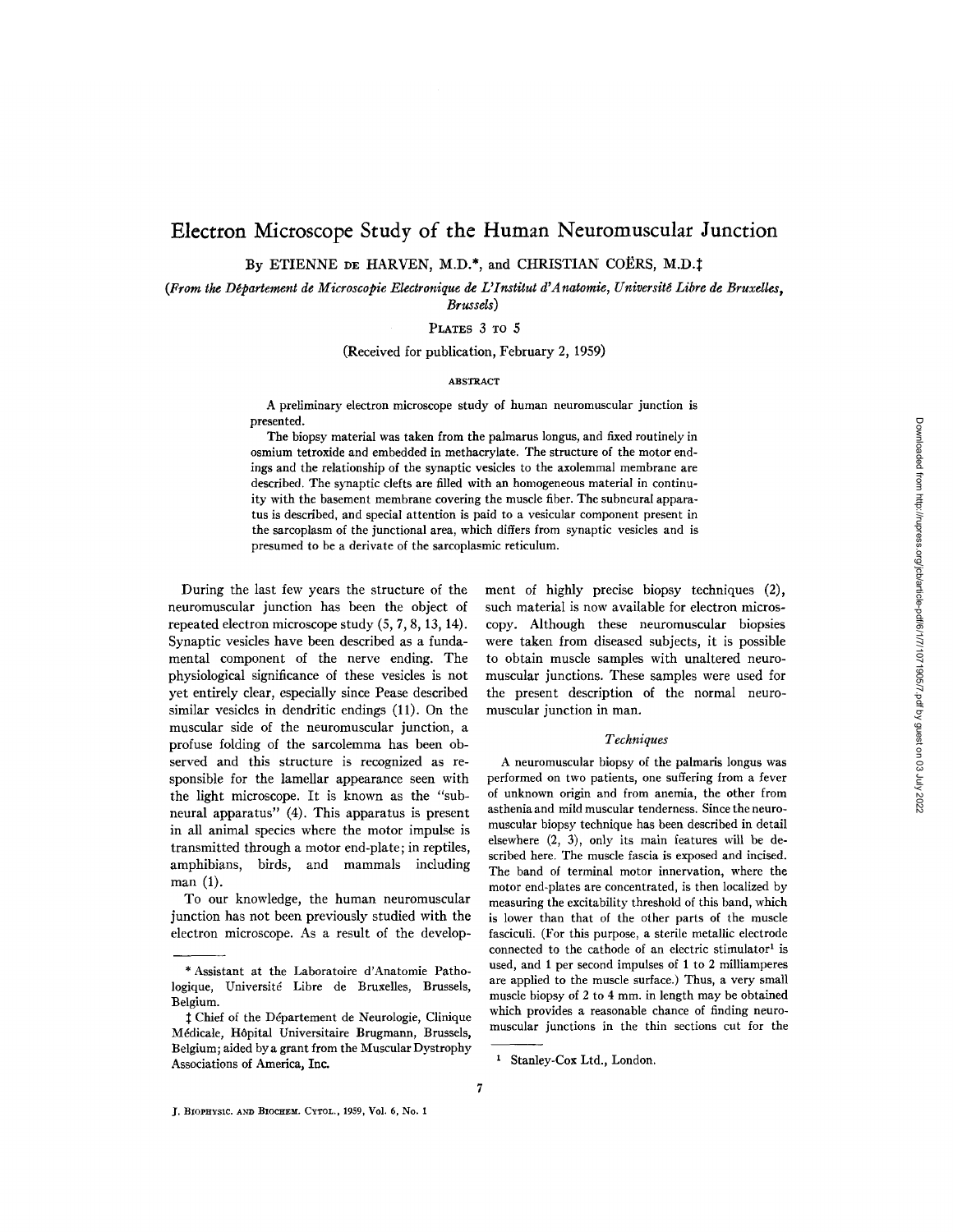electron microscope. The muscle samples were immediately fixed for 1 hour in chilled 1 per cent OsO4 buffered at pH 7.2 and containing 0.2 molar sucrose. After dehydration in 70, 90, and  $100^{\circ}$  methanol, the tissue was embedded in a prepolymerized mixture of 9 parts butyl and 1 part methyl methacrylate. The plastic was allowed to polymerize overnight at 45°C. Sections were obtained with a Porter-Blum microtome equipped with a diamond knife, and were examined with a Siemens Elmiskop I electron microscope.

### OBSERVATIONS

In these biopsies, numerous neuromuscular junctions were observed. Light microscope investigation of these samples, using methylene blue vital staining and Koelle's method for cholinesterase, did not show any pathological alterations in the second case, which, therefore, provided an opportunity for studying (1) the motor endings, (2) the synaptic clefts, and (3) the subneural apparatus.

The motor endings have a diameter of 2 or 3  $\mu$ (Fig. 1). They are situated in depressions of the muscle fiber surface classically described as the synaptic gutters. They are surrounded by an axolemmal membrane 70 A thick. The axoplasm contains mitochondria and synaptic vesicles (Fig. 3). The mitochondrial profiles are frequently elongated, measuring approximately 1  $\mu$  in length and 0.1  $\mu$  in width. The few cristae present are most frequently oriented in the direction of the long axis of the mitochondrion. Synaptic vesicles are spherical or oval in shape. Their mean diameter averages 300 A and the thickness of their single limiting membrane averages 50 A. Their distribution in the axoplasm is irregular. They are particularly numerous at the periphery of the nerve ending in the region facing the muscle fiber, where they number up to 250 per square micron of thin (silver) section. At this level, synaptic vesicles are frequently in intimate contact with the axolemmal membrane, giving it an irregular outline. On the opposite side of the motor endings, *i.e.,* on the side away from the muscle fiber, synaptic vesicles are far less numerous, and are rarely seen in contact with the axolemma which is smoother and more regular.

In accordance with Palay's designation (10), the name "synaptic cleft" will be used to describe the space between the axolemma and the sarcolemma. This space, however, can be subdivided into primary and secondary clefts (Figs. 1 and 2). The secondary clefts are perpendicular extensions

of the primary clefts. The primary clefts border the axolemma, whereas the secondary clefts plunge into the muscle fiber and are limited from it only by the infolded plasma membrane of the muscle fiber. The secondary clefts measure 1 or 2  $\mu$  in length. Their extremities reach the level of the myofibrils only in the central part of the junction. Those situated more peripherally are in contact with the numerous mitochondria which are crowded in the sarcoplasm of the motor end-plate (Fig. 1). Primary and secondary clefts are  $\sim$  600 A in width, and are filled with a basement membranelike substance which is homogeneous and moderately dense. This substance is in complete continuity with the basement membranes which cover the whole sarcolemma and the teloglial cells. These basement membranes merge near the synaptic gutter. No synaptic vesicles were seen crossing the synaptic clefts. Unidentified dense bodies, (Figs. 2 and 3), averaging 280 A in diameter, were, however, infrequently observed in the secondary clefts.

The subneural apparatus is formed by lamellae of sarcoplasm interdigitating with the secondary clefts and separated from them by a continuous folded plasma membrane 70 A thick, the sarcolemma. These lamellae do not contain any myofibrils and show at least two different types of cytoplasmic organelles: vacuole profiles, and small dense granules. The vacuole profiles (Fig. 2) are not regular in shape, and their mean diameter is  $500$  A. They are trequently arranged in single rows along the sarcolemma limiting the secondary cletts. These vacuole profiles seem to be a direct continuation of short double membrane systems also present in the sarcoplasm and are probably parts of the endoplasmic reticulum or sarcoplasmic reticulum of the fibre (Fig. 3). There is, consequently, a marked difference between these vacuole profiles and those of the synaptic vesicles of the motor endings. Dense granules with a mean diameter of 150 A are also found in clusters in the sarcoplasm of the subneural apparatus (Fig. 3). Granules of similar appearance and dimension were described recently in insect neuromuscular junctions and were called "aposynaptic granules" (7). The small granules observed in the present material can be designated in the same way. These aposynaptic granules do not seem to be in contact with the sarcolemma, the mitochondria, or the endoplasmic reticulum. Numerous small mitochondria lie between the different junctions of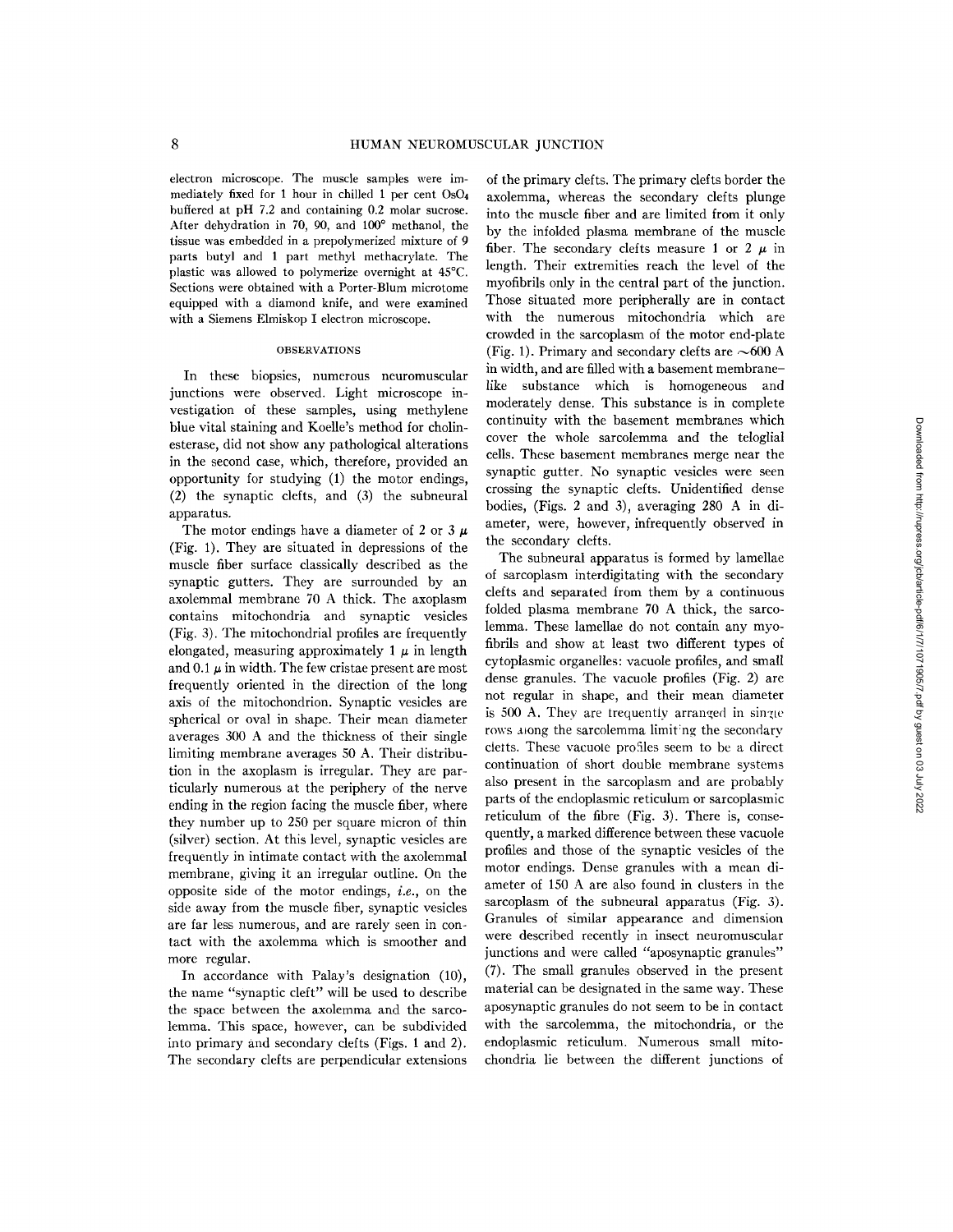the same motor end-plate (Fig. 1). These mitochondria are irregular in shape and orientation. Their cristae are frequently transversely oriented, and the mitochondrial matrix contains numerous dense granules averaging 230 A in diameter.

### DISCUSSION

According to a recent publication by De Robertis (6), it can be argued that the electrical stimulation applied to localize the motor end-plate may induce some changes in the number of the synaptic vesicles. It is most unlikely, however, that the low frequency, and low intensity current used in the present study could have produced this kind of modification.

With due reservation for the small amount of material thus far examined, the main differences between the human neuromuscular junctions and those previously described in other species are: (1) the more elaborate subneural apparatus, with numerous secondary clefts penetrating deeply into the sarcoplasm; (2) the complex vacuolar system in the sarcoplasmic lamellae; and (3) the homogeneous appearance of the material filling the primary and secondary clefts, which are occupied by a basement membrane-like substance. This homogeneous substance is continuous with the two basement membranes covering the sarcolemma and the teloglial cells. These two basement membranes merge near the synaptic gutter and extend into all the synaptic clefts. This basement membrane material is presumably responsible for the positive PAS reaction of synaptic membranes. Layers of different densities like those described by Robertson (14) have not been observed.

Histochemical techniques have shown that a junctional cholinesterase is located at the level of subneural lamellae (2, 3). If the enzyme is actually linked to a sarcoplasmic component, it would be of great interest to find out which structure is involved. Aposynaptic granules were assumed to be involved in the chemical process of neuromuscular transmission in insects (8). Similar aposynaptic granules were present in the human material used for this study. Up to now, however, there is no evidence that an enzymatic function can be attributed to the aposynaptic granules. Moreover, it should be stressed that the RNP particles of Palade have been described in the sarcoplasm (9). These granules, however, have a diameter of 200 to 300 A, and are thus larger than the asposynaptic granules described in the

present paper. Nevertheless, the possible identity between aposynaptic granules and the Palade particles should be kept in mind, despite the difference in size.

The secondary synaptic clefts are in close contact with a complex vacuolar system. The hypothesis presented here states that these vacuole profiles differ from synaptic vesicles, and are closely related to the endoplasmic reticulum. Porter (12) and Ruska (15) assumed that the endoplasmic reticulum could act as an internal conduction system. According to this hypothesis, the possible relationship observed in the present study between secondary clefts and endoplasmic reticulum may be involved in the propagation processes of muscular contraction.

The study of human material, particularly in cases of neuromuscular disease and disorders of contraction will, perhaps, shed some light on the physiological significance of the complex structure of the neuromuscular junction. Further studies in this direction are in progress.

The technical assistance of Miss P. de Looper and the assistance of Mrs. J. Borelli in the preparation of the manuscript are gratefully acknowledged.

## **BIBLIOGRAPHY**

- 1. Coërs, C., Arch. Biol., 1953, 64, 133.
- 2. Coërs, C., Acta Neurol. et Psychiat. Belg., 1955, **55, 741.**
- 3. Coërs, C., and Woolf, A. L., The Innervation of Muscle, a Biopsy Study, Blackwell Scientific Publications, Oxford, 1959.
- 4. Couteaux, *R., Rev. Canad. Biol.,* 1947, 6, 563.
- 5. De Robertis, E. D. P., and Bennett, S. H., J. *Biophysic. and Biochem. Cytol.,* 1955, 1, 47.
- 6. De Robertis, E. D. P., *Exp. Cell Research,* 1958, suppl. 5, 347.
- 7. Edwards, G. A., Ruska, H., and de Harven, E., *J. Biophysic. and Biochem. Cytol.,* 1958, 4, 107.
- 8. Edwards, G. A., Ruska, H., and de Harven, E., *J. Biophyslc. and Biochem. Cytol.,* 1958, 4, 251.
- 9. Palade, *G. E., J. Biophysic. and Biochem. Cytol.,*  1955, 1, 59.
- 10. Palay, S. L., *Exp. Cell Research,* 1958, suppl. 5, 275.
- 11. Pease, D. C., and Quilliam, *T. A., J. Biophyslc. and Biochem. Cytol.,* 1957, 3, 331.
- 12. Porter, *K., J. Biophysic. and Biochem. Cytol.,*  1956, 2, No. 4, suppl., 163.
- 13. Reger, J. F., *Exp. Cell Research,* 1957, 12, 662.
- 14. Robertson, *J. D., J. Biophyslc. and Biochem. Cytol.,* 1956, 2, 381.
- 15. Ruska, H., *Exp. Cell Research,* 1958, 5, 560.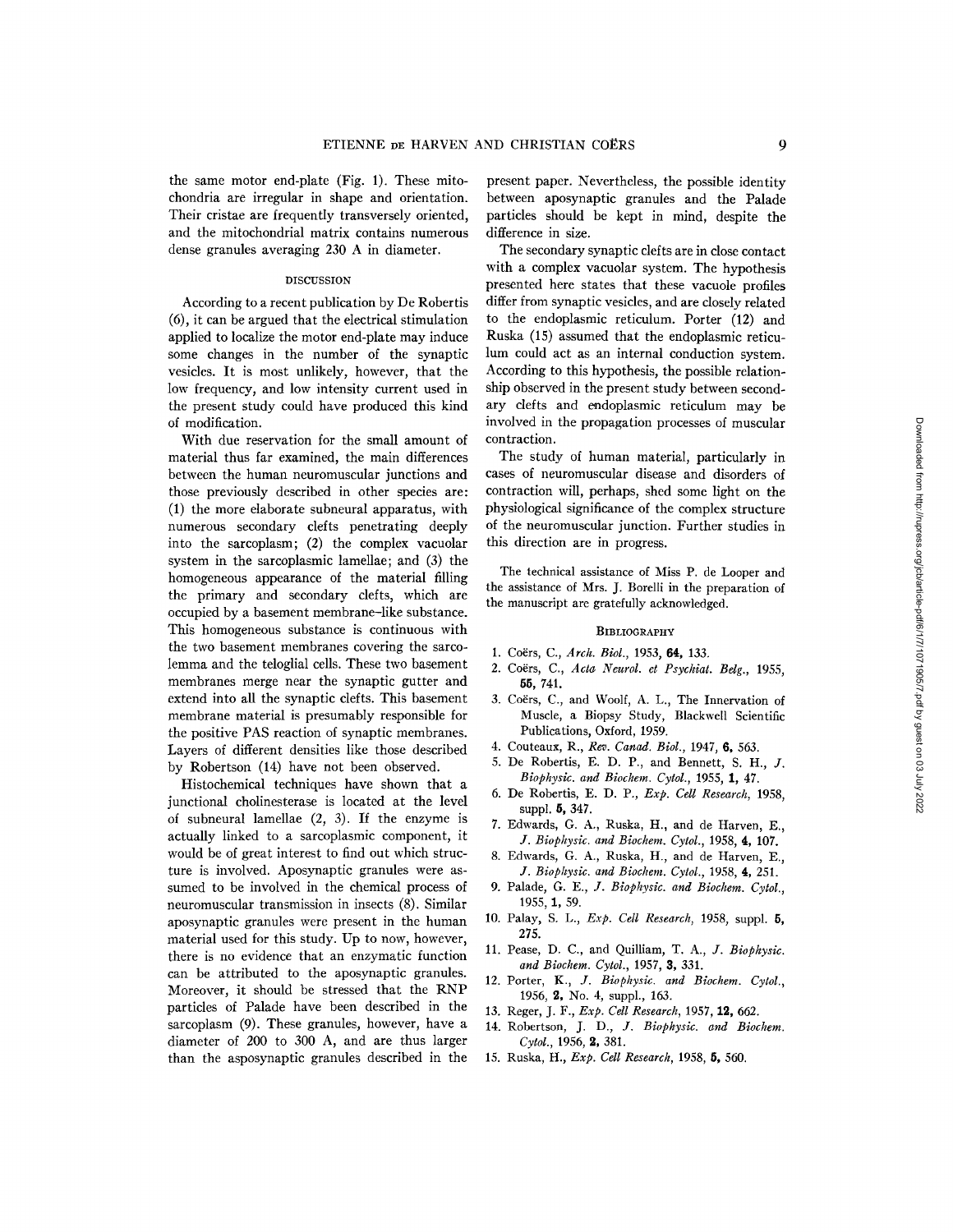# EXPLANATION OF PLATES

## *Key to Abbreviations*

#### A, Axolemma.

- *BM,* Basement membrane.
- $E$ , Cytoplasmic sheet of endomysial cell.
- ER, Endoplasmic reticulum.

ME, Motor ending.

- *MM,* Mitochondria of the motor ending.
- p, Sarcoplasmic mitochondria.
- *PSC,* Primary synaptic cleft,
- S, Sarcolemma.
- *SG,* Small sarcoplasmic granules.
- *SSC,* Secondary synaptic cleft.
- *SV,* Synaptic vesicles.
- *VP,* Sarcoplasmic vacuolar profiles.

## PLATE 3

FIO. 1. Two junctional areas of the same motor plate are shown. They are separated by a swarm of small mitochondria (P). The general organization of primary and secondary clefts is seen. The continuity between the basement membranes *(BM)* and the material within the synaptic clefts *(PSC* and *SSC)* is evident. It is clear, also, that the secondary synaptic clefts located in the central part of each junction extend close to the myofibrils.  $\times$ 18,000.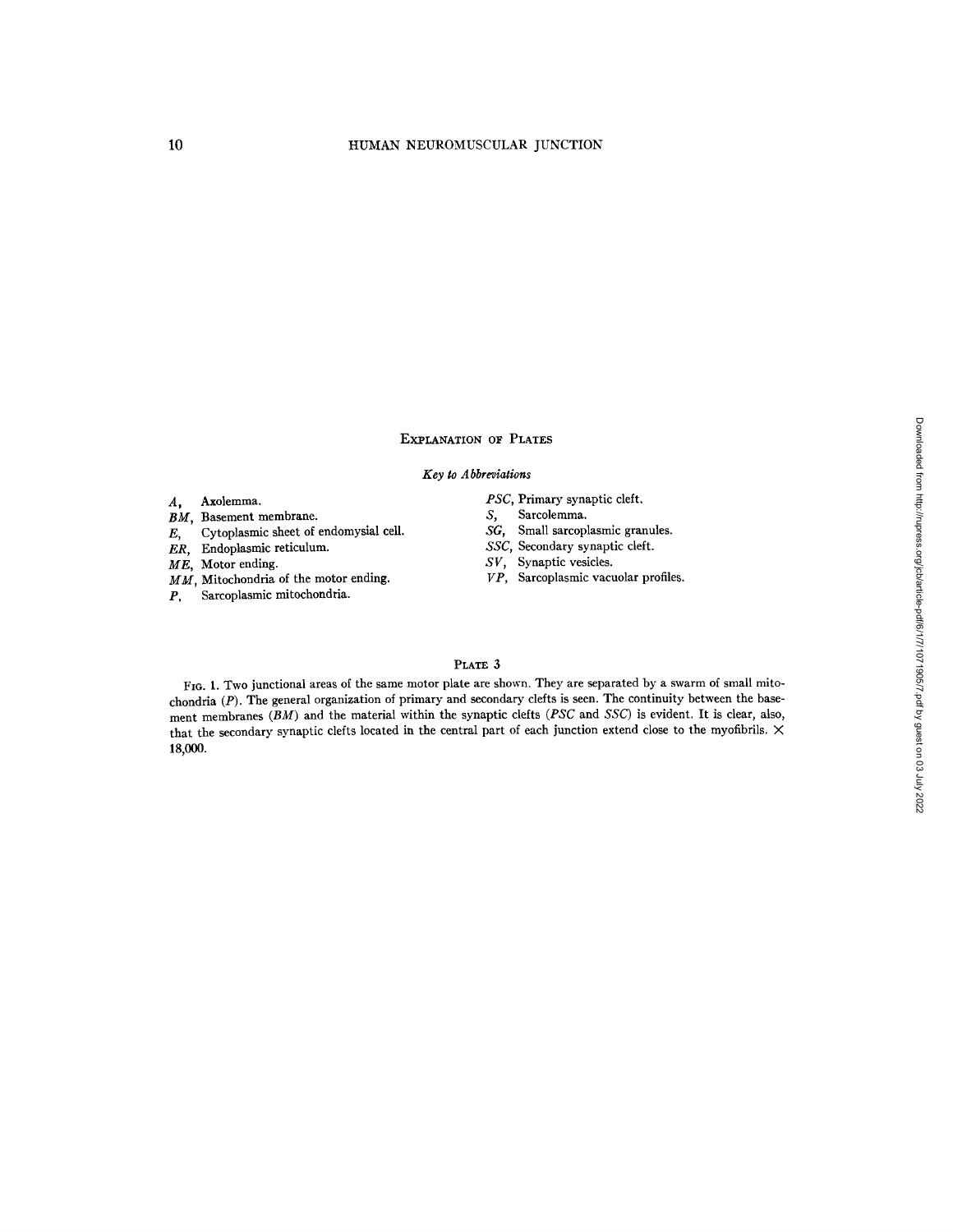THE JOURNAL OF BIOPHYSICAL AND BIOCHEMICAL CYTOLOGY



PLATE 3 VOL. 6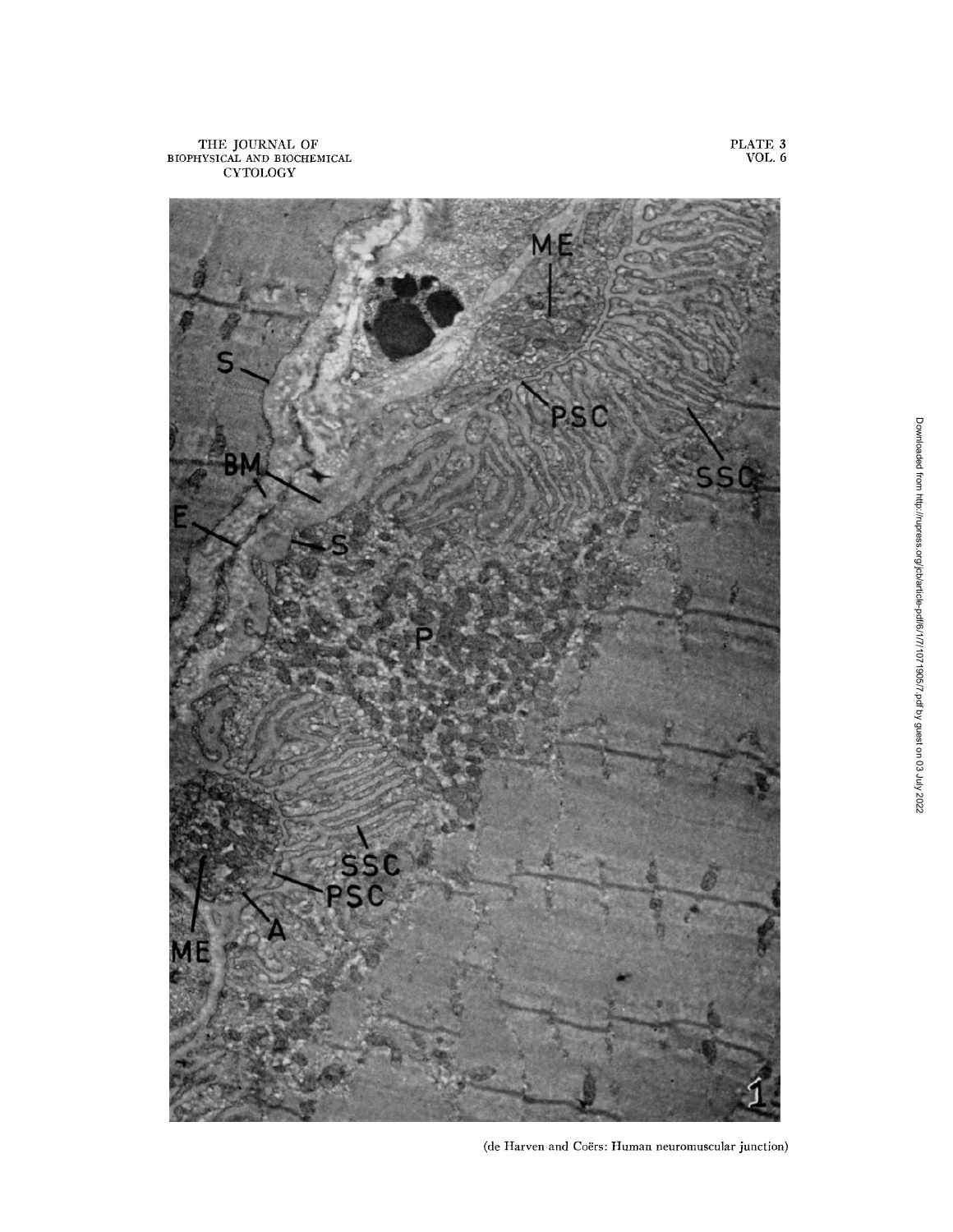# PLATE 4

l;IG. 2. Higher magnification of one of the junctions seen in Fig. 1. The axoplasm of the motor ending *(ME)*  contains synaptic vesicles *(SV)* and mitochondria. The synaptic vesicles are particularly numerous in the region facing the primary synaptic cleft. There is no recognizable filamentous structure in the axoplasm. The synaptic clefts are filled with an homogeneous material which is continuous with the basement membranes. Unidentified granules are seen in two secondary synaptic clefts (arrows). Single rows of vacuole profiles (VP) are situated in the sarcoplasmic lamellae between secondary clefts. The numerous mitochondria surrounding the junction are irregular in shape, and their matrix contains numerous, dense granules averaging 230 A in diameter. (The mitochondria in the motor endings have no such granular component in their matrices.)  $\times$  44,000.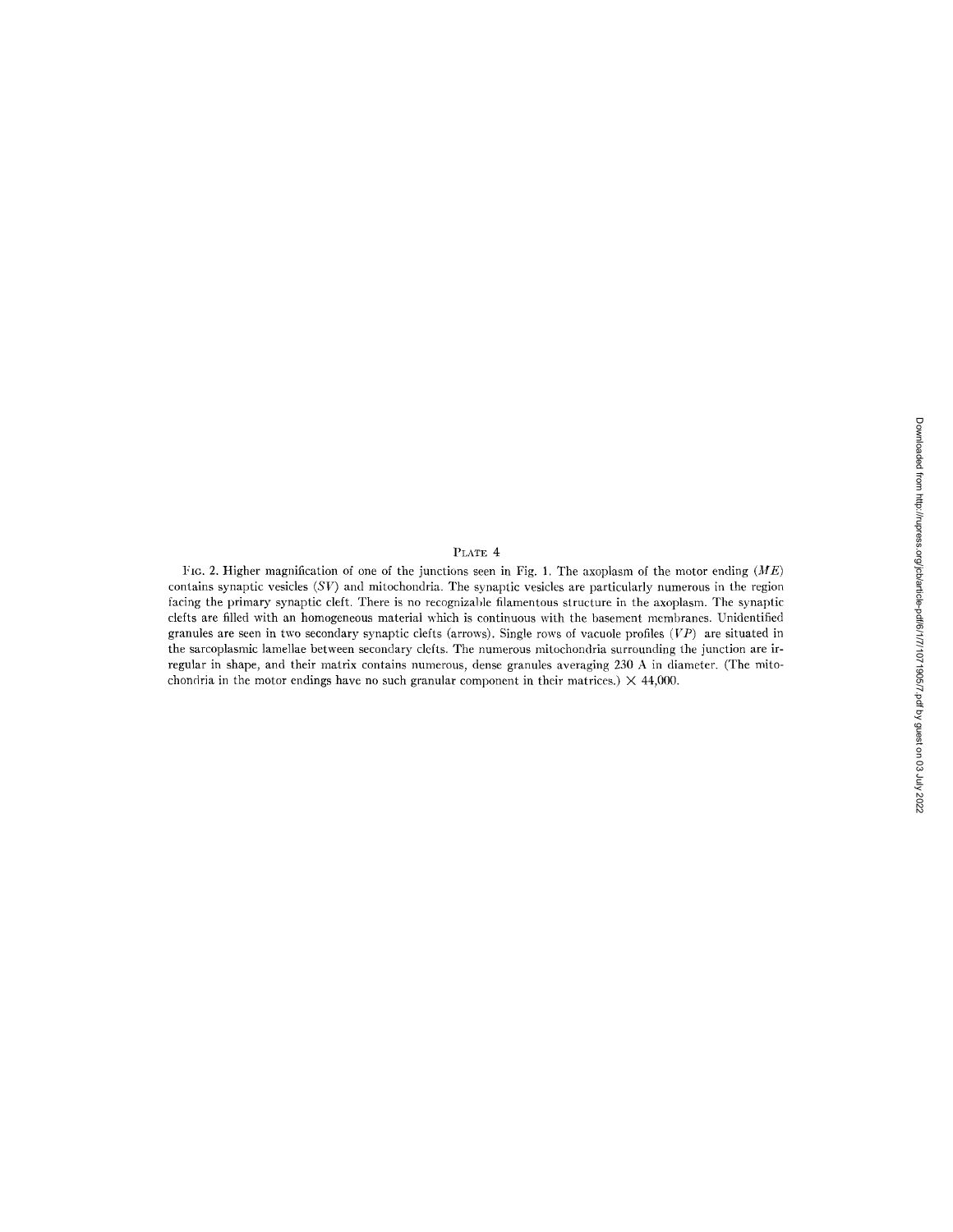

PLATE 4 VOL. 6

(de Harven and Coërs: Human neuromuscular junction)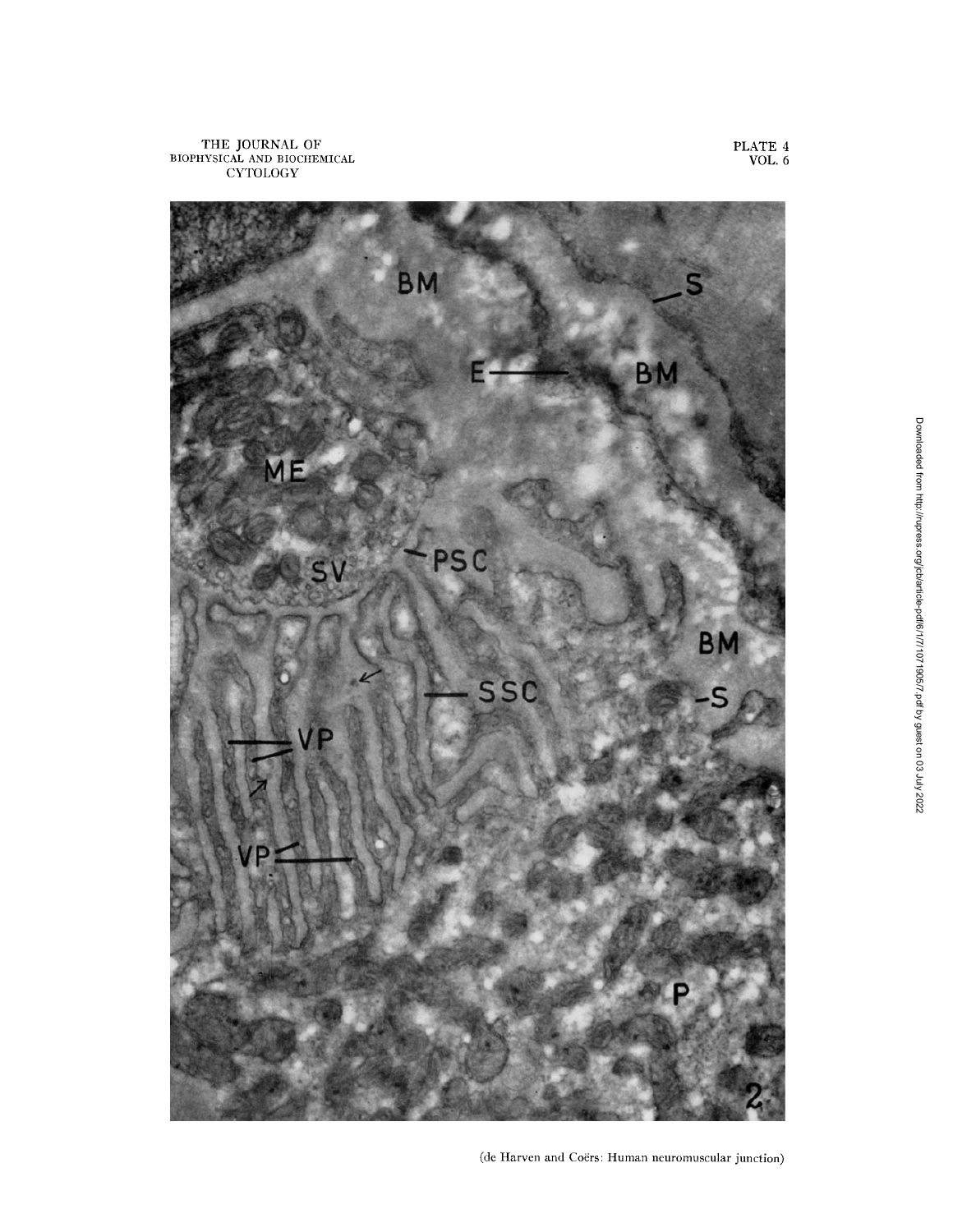# PLATE 5

FIG. 3. The mitochondria of the motor ending  $(MM)$  are characterized by the longitudinal orientation of their cristae. Synaptic vesicles *(SV)* are regular in shape and in dimension. No continuity between these vesicles and other axoplasmic structures is observed. The crenated outline of the axolemmal membrane (A) is evident, contrasting with the smoothness of the sarcolemmal membrane (S). The synpatic clefts are filled with an homogeneous substance. The primary synaptic cleft seems to be particularly large in this micrograph, but this may be the result of the obliquity of the section. One unidentified granule is present (arrow). In the sarcoplasmic lamellae, clusters of small dense granules *(SG)* are recognizable. One vacuole profile *(VP)* is apparently continuous with the endoplasmic reticulum *(ER).* X 98,500.